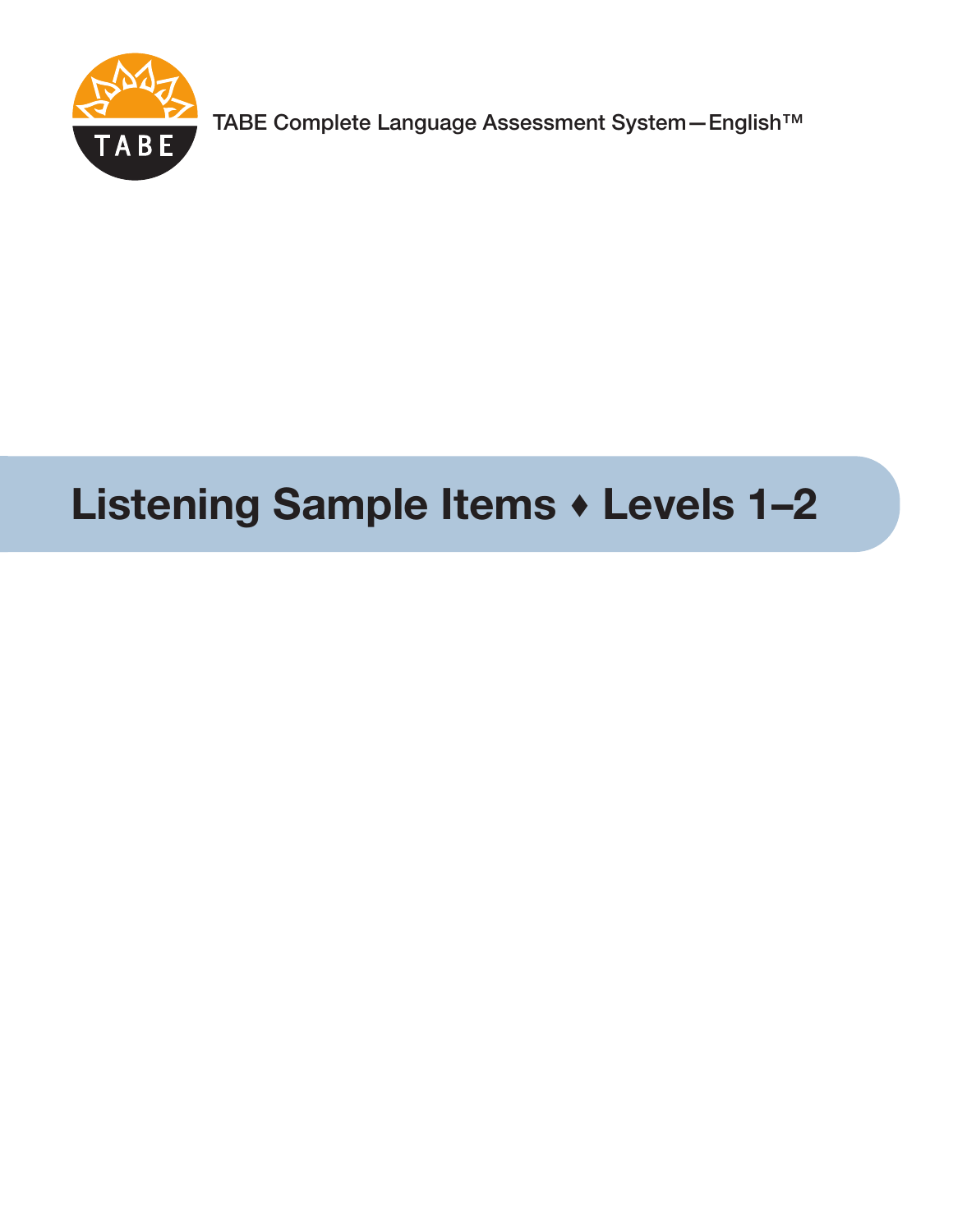## TABE CLAS-E LISTENING SAMPLE ITEMS—LEVELS 1–2



| <b>Sample B</b> |  |
|-----------------|--|
| A house         |  |
| <b>B</b> pack   |  |
| C fish          |  |
|                 |  |

| Sample C<br><b>Sample D</b> |                |
|-----------------------------|----------------|
| computers.                  | use a computer |
| A                           | A              |
| libraries.                  | buy a magazine |
| в                           | B              |
| magazines.                  | watch a movie  |
| C                           | C.             |

**Books and More**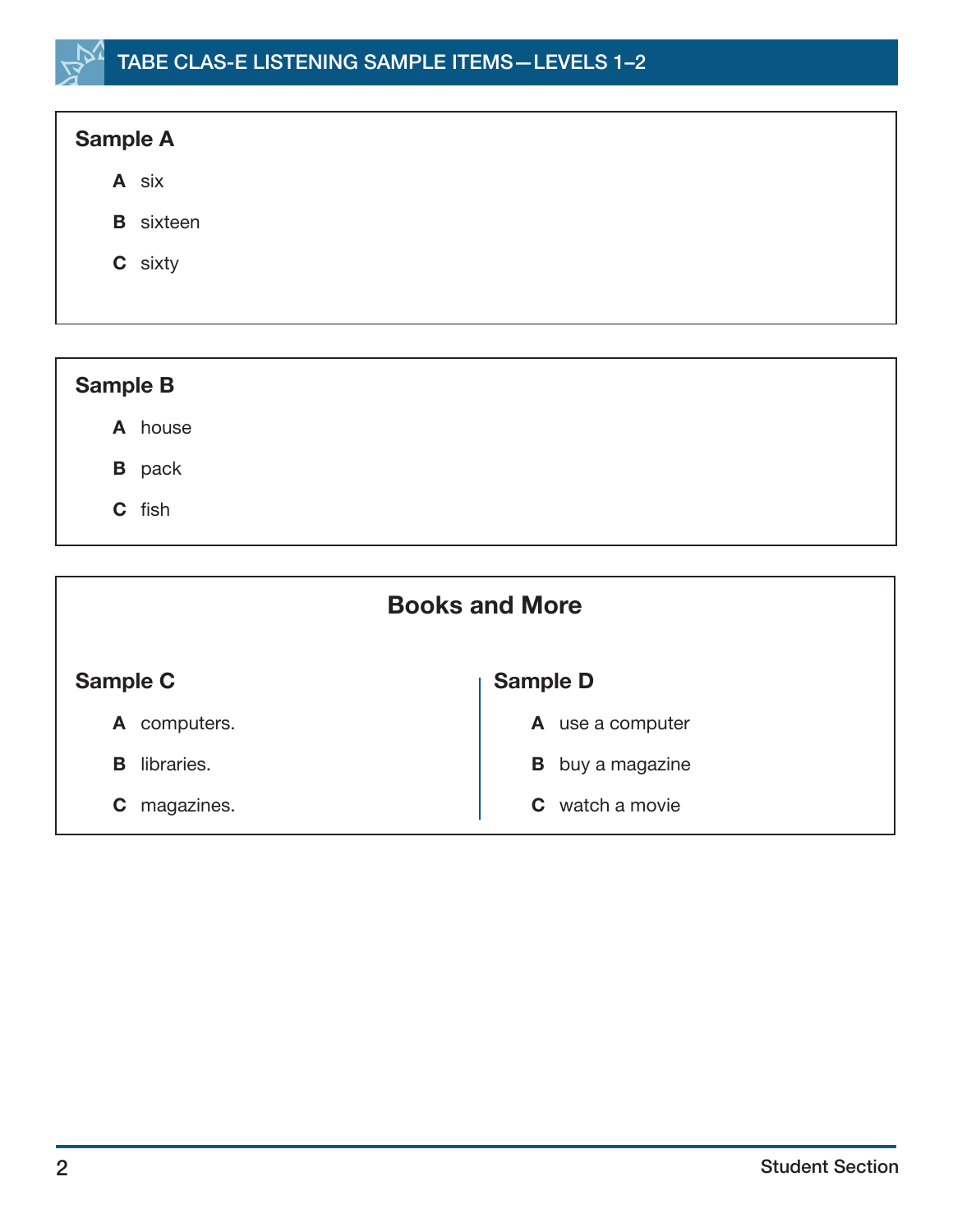| <b>Sample A</b>  |  |
|------------------|--|
| A six            |  |
| <b>B</b> sixteen |  |
| C sixty          |  |
|                  |  |

## **Sample A**

(The examiner will read the directions and sample item for the examinees. Do not read the answer choices aloud.)

**SAY Look at Sample A. In this part of the test you will listen to a question or conversation. Then you will answer a question about what you heard.**

**Sample A has three answer choices. Circle the letter that goes with the answer you choose. Choose only one letter.**

**Now we will do Sample A. Listen carefully. You will hear it only once. Then you will answer a question.**

**Sample A** (Pause.)

- **SAY Can you go to the store and buy six apples?** (Pause.)
- **SAY What number did you hear?** (Pause.)
- **SAY Mark your answer.**

(Give the examinees time to do Sample A.)

- **SAY** The correct answer is "six." If that was not the answer you chose, erase your answer **now. Then circle the letter for the correct answer.** (Pause.)
- **SAY Are there any questions?** (Pause.)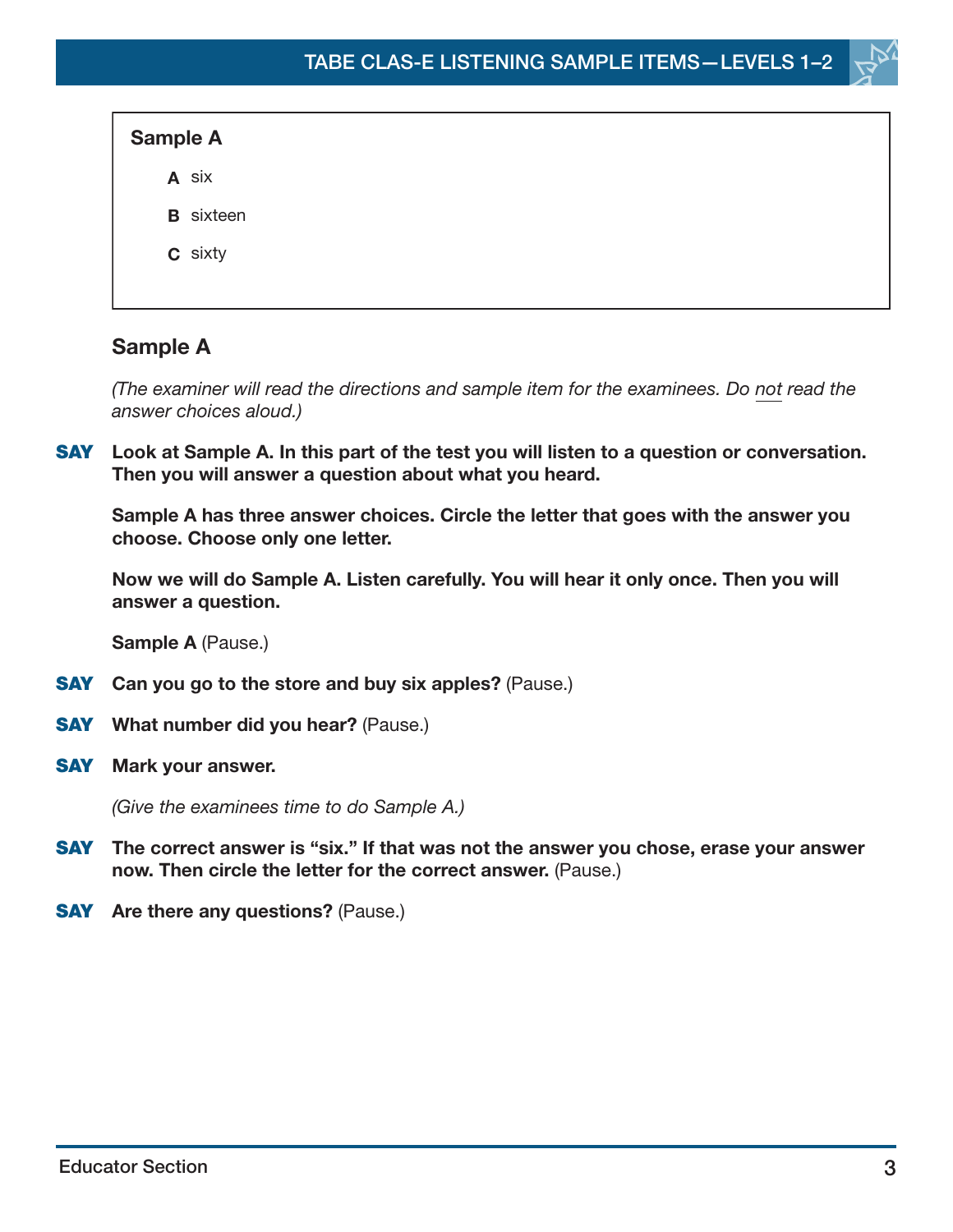| <b>Sample B</b> |  |
|-----------------|--|
| A house         |  |
| <b>B</b> pack   |  |
| C fish          |  |

## **Sample B**

(The examiner will read the directions, sample item, and answer choices for the examinees.)

**SAY Now we will do a different type of question. Find Sample B. We will do Sample B together for practice.**

**Sample B** (Pause.)

- **SAY Which word has the same BEGINNING sound as feet?** (Pause.)
- **SAY house pack fish** (Pause.)
- **SAY Mark your answer.**

(Give the examinees time to do Sample B.)

- **SAY The correct answer is "fish." The word "fish" has the same BEGINNING sound as "feet." If that was not the answer you chose, change your answer now.** (Pause.)
- **SAY Are there any questions?** (Pause.)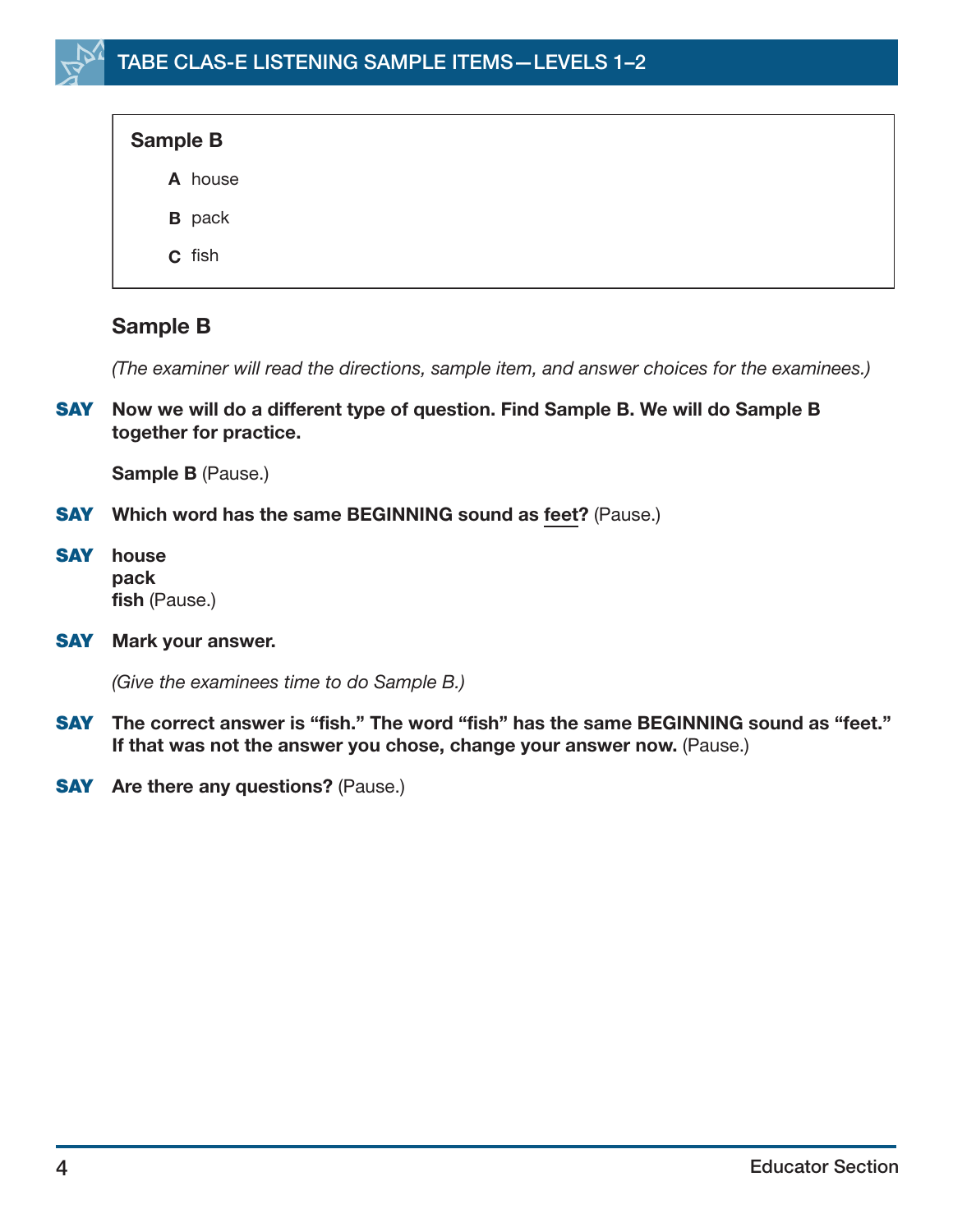

| <b>Books and More</b> |                         |  |
|-----------------------|-------------------------|--|
| Sample C              | <b>Sample D</b>         |  |
| A computers.          | A use a computer        |  |
| libraries.<br>в       | <b>B</b> buy a magazine |  |
| magazines.<br>С       | <b>C</b> watch a movie  |  |

## **Sample C**

(The examiner will read the directions, stimulus, sample item, and answer choices for the examinees.)

- **SAY In the next part of the Listening test, you will hear longer conversations. Then you will answer questions about what you have heard. We will do a sample together for practice. First you will hear a radio commercial. Listen carefully; you will hear it only once. Then you will hear two sample questions.** (Pause.)
- **SAY** Books and More (Pause.)
- **SAY Books, books, books, and so much more! The public library is a great place to go. It is open to everyone. Check out a book or movie. Read a magazine. Use a computer. There is so much to do. Go to your library today!** (Pause.)
- **SAY Now find Sample C. We will do Sample C together for practice.**

**Sample C** (Pause.)

- **SAY The commercial is mostly about computers. libraries. magazines.** (Pause.)
- **SAY Mark your answer.**

(Give the examinees time to do Sample C.)

- **SAY If you circled the letter next to "libraries," your answer is correct. If that was not the answer you chose, change your answer now.** (Pause.)
- **SAY Are there any questions?** (Pause.)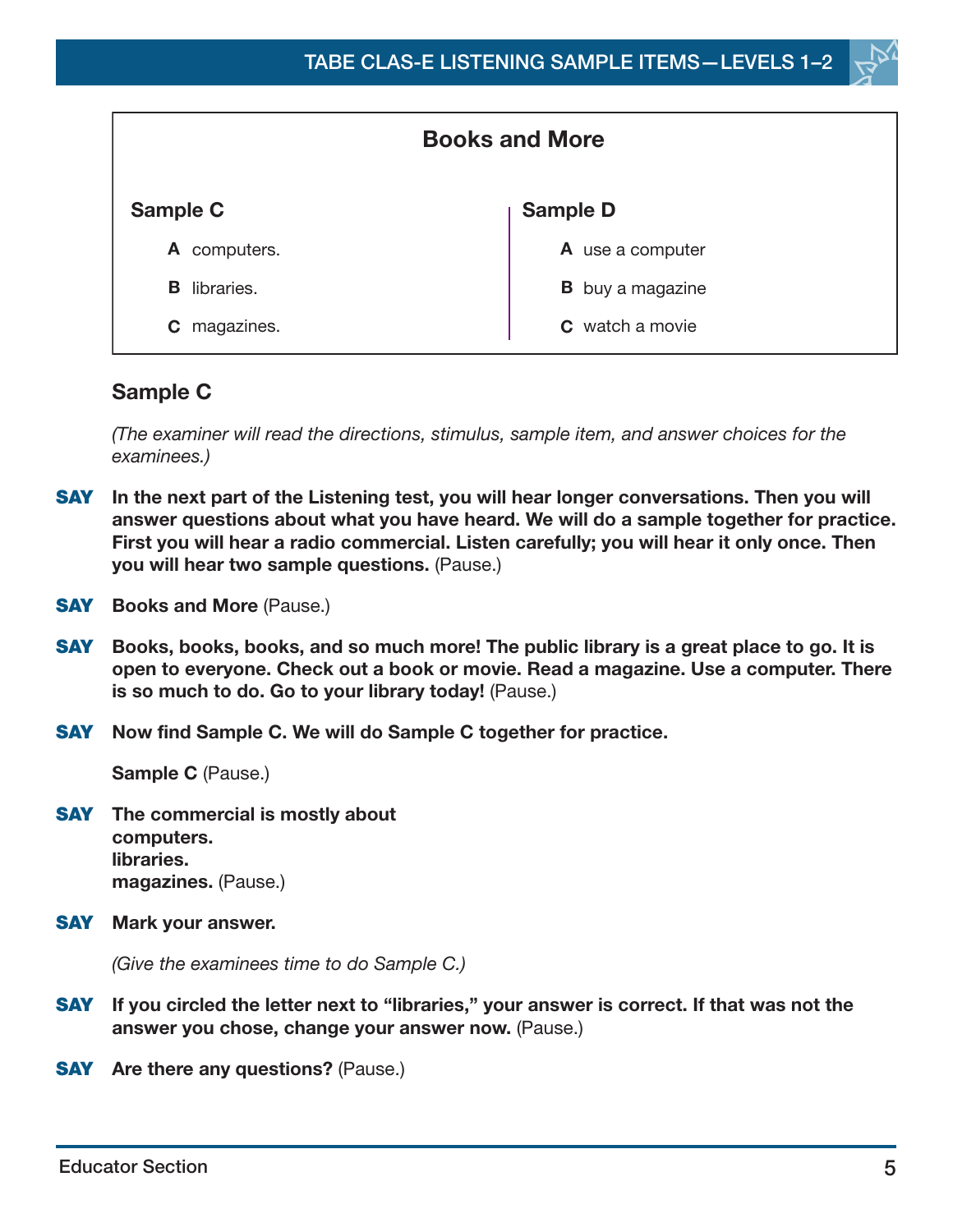| <b>Books and More</b> |                         |  |
|-----------------------|-------------------------|--|
| Sample C              | <b>Sample D</b>         |  |
| computers.<br>A       | A use a computer        |  |
| libraries.<br>B       | <b>B</b> buy a magazine |  |
| magazines.<br>C       | <b>C</b> watch a movie  |  |

#### **Sample D**

(The examiner will read the directions, sample item, and answer choices for the examinees.)

#### **SAY Now find Sample D. We will do Sample D together for practice.**

**Sample D** (Pause.)

- **SAY What did the commercial say you can do at the library?** (Pause.)
- **SAY use a computer buy a magazine watch a movie** (Pause.)
- **SAY Mark your answer.**

(Give the examinees time to do Sample D.)

- **SAY If you circled the letter next to "use a computer," your answer is correct. If that was not the answer you chose, change your answer now.** (Pause.)
- **SAY** Are there any questions? (Pause.)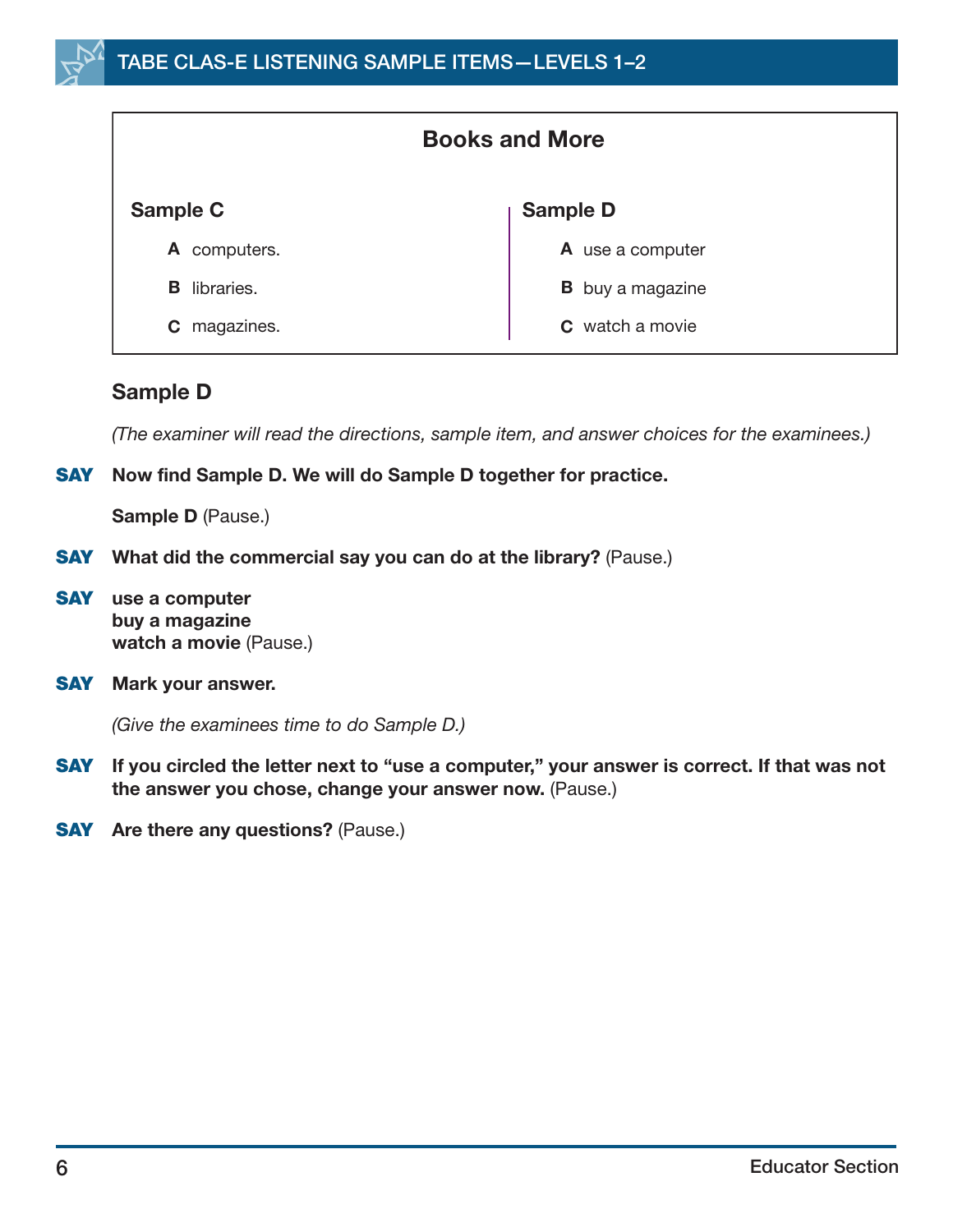

## **LISTENING LEVELS 1–2**

| <b>Sample A</b> | А |
|-----------------|---|
| <b>Sample B</b> | Ĝ |
| <b>Sample C</b> | B |
| <b>Sample D</b> |   |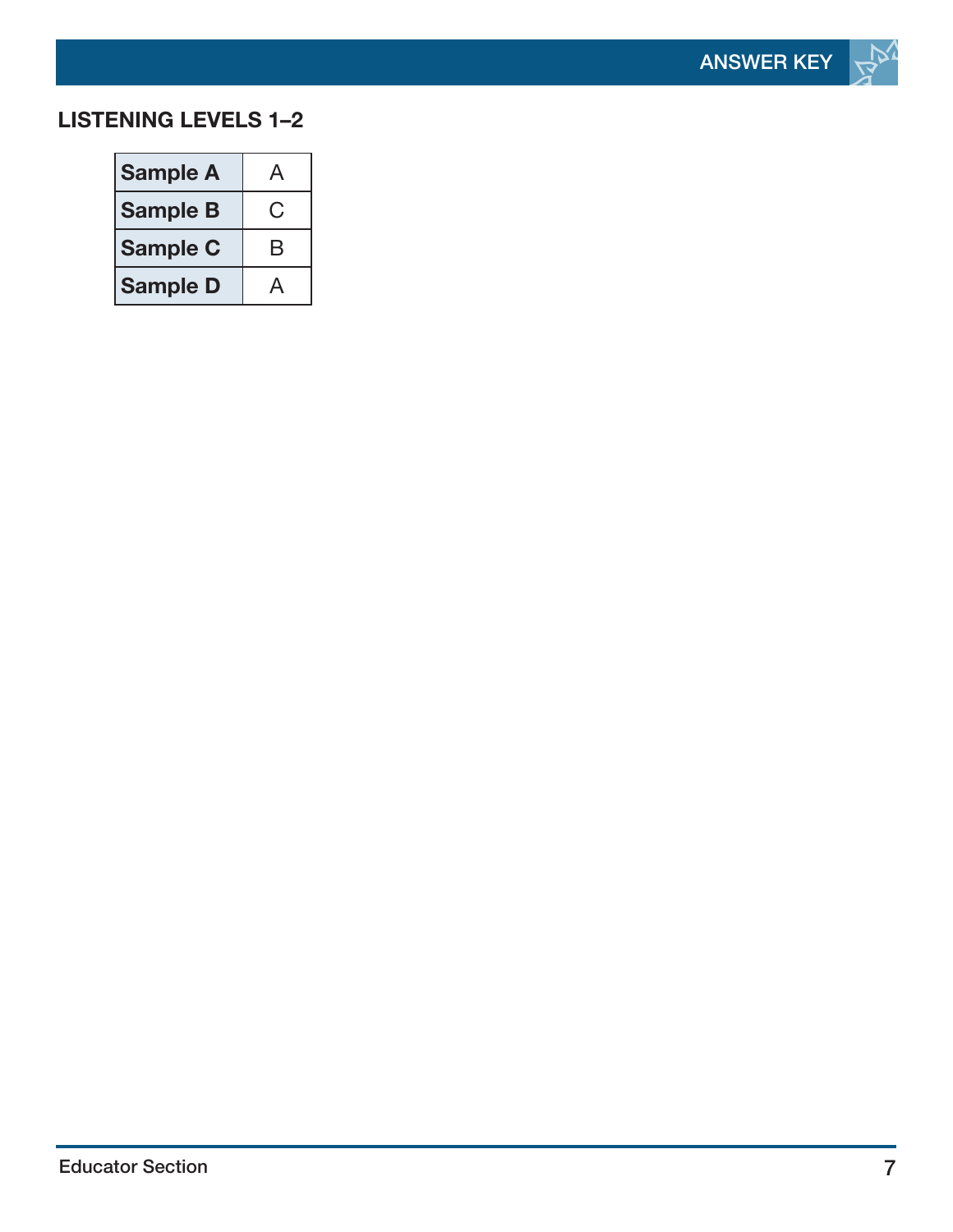

TABE Complete Language Assessment System—English™

## **Listening Sample Items Levels 3–4**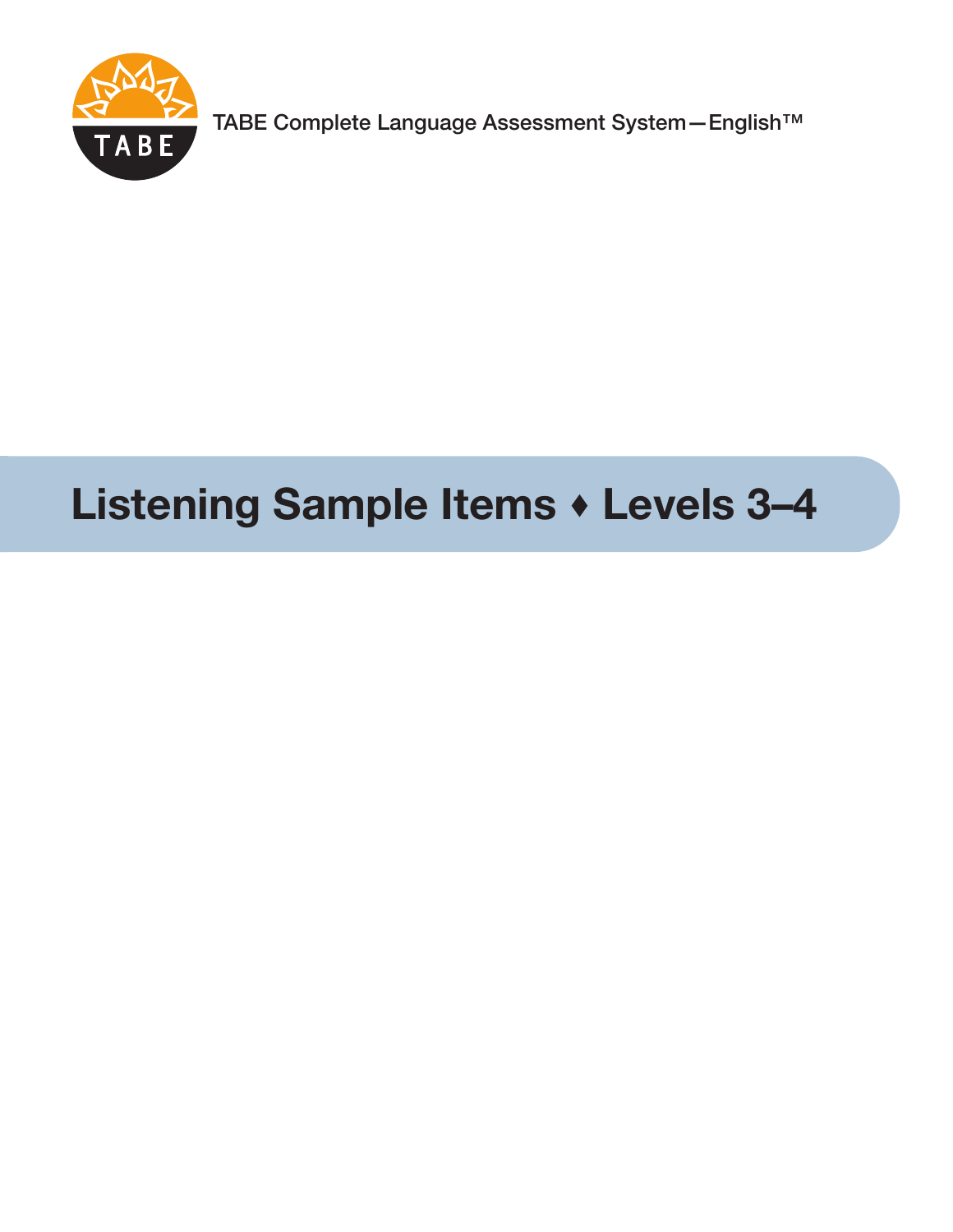## **Sample A**

- **A** six
- **B** sixteen
- **C** sixty

## **The New Car**

## **Sample B**

- **A** It was not fun to drive.
- **B** It was slow.
- **C** It needed a lot of repairs.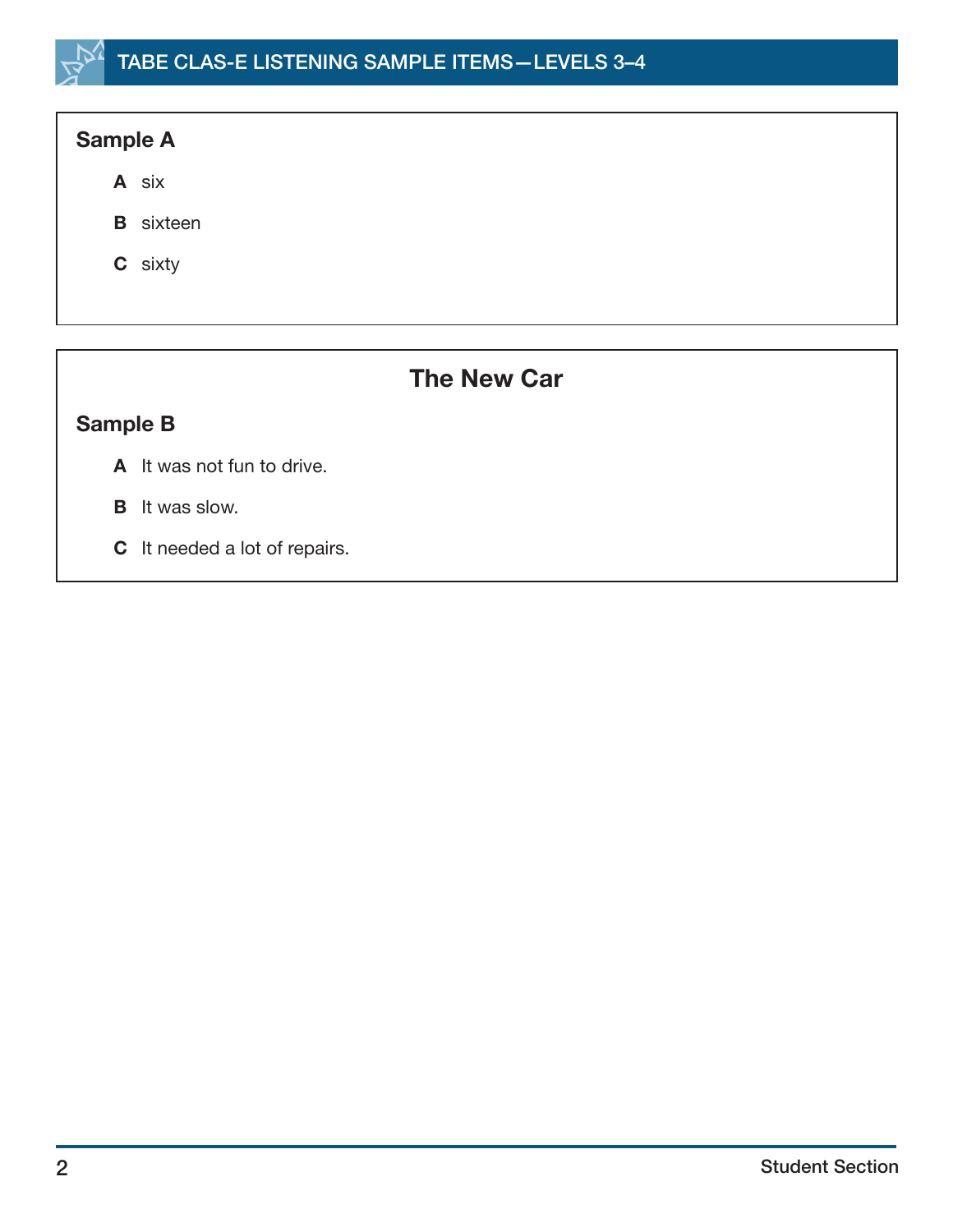| <b>Sample A</b>  |  |
|------------------|--|
| A six            |  |
| <b>B</b> sixteen |  |
| C sixty          |  |
|                  |  |

## **Sample A**

(The examiner will read the directions and sample item for the examinees. Do not read the answer choices aloud.)

**SAY Look at Sample A. In this part of the test you will listen to a question or conversation. Then you will answer a question about what you heard.**

**Sample A has three answer choices. Circle the letter that goes with the answer you choose. Choose only one letter.**

**Now we will do Sample A. Listen carefully. You will hear it only once. Then you will answer a question.**

**Sample A** (Pause.)

- **SAY Can you go to the store and buy six apples?** (Pause.)
- **SAY What number did you hear?** (Pause.)
- **SAY Mark your answer.**

(Give the examinees time to do Sample A.)

- **SAY** The correct answer is "six." If that was not the answer you chose, erase your answer **now. Then circle the letter for the correct answer.** (Pause.)
- **SAY Are there any questions?** (Pause.)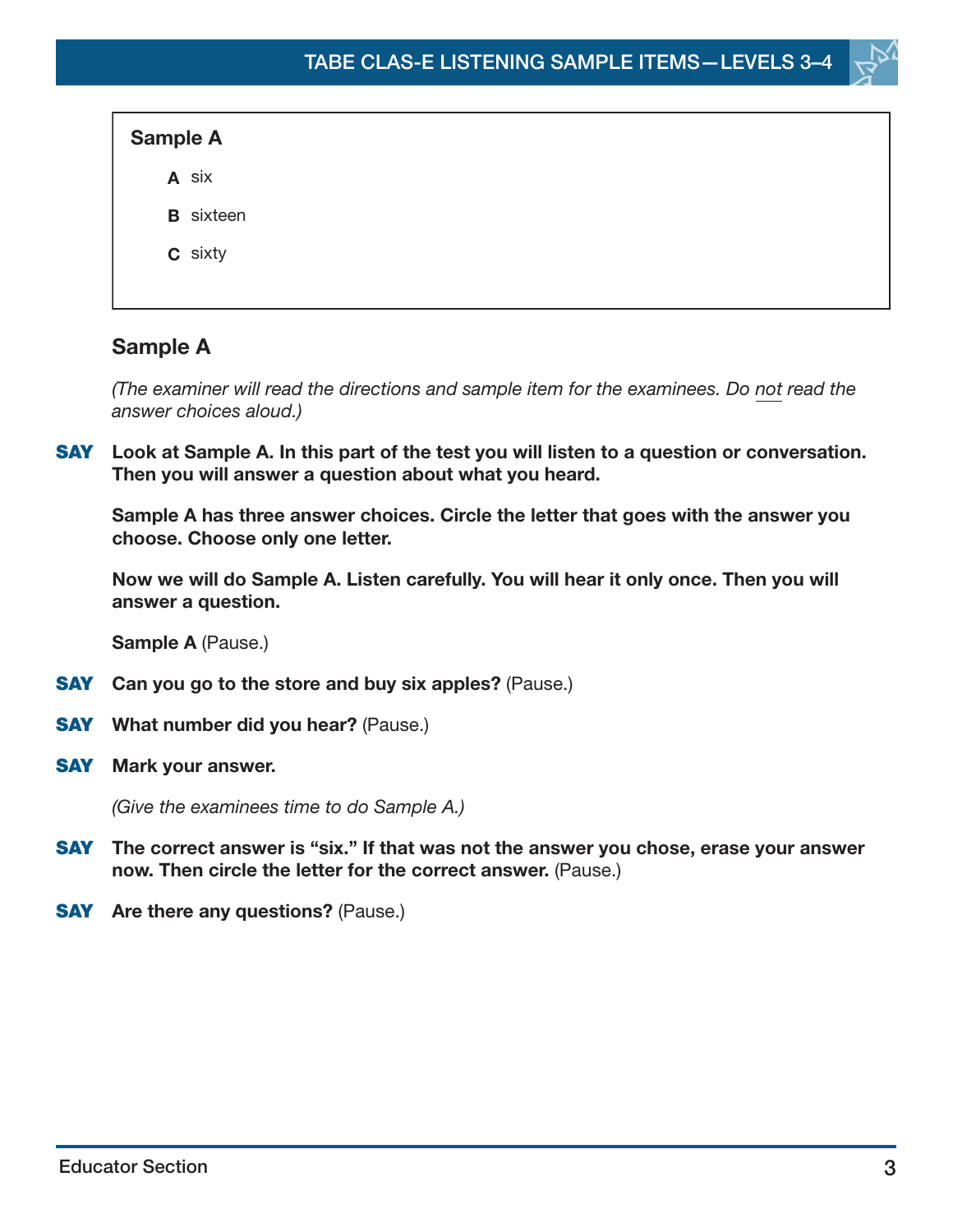#### **The New Car**

#### **Sample B**

- A It was not fun to drive.
- **B** It was slow.
- **C** It needed a lot of repairs.

## **Sample B**

(The examiner will read the directions, stimulus, sample item, and answer choices for the examinees.)

- **SAY In the next part of the Listening test you will hear longer conversations. Then you will answer questions about what you heard. We will do a sample together for practice. First you will hear a conversation between Ted and Peter, called "The New Car." Listen carefully; you will hear it only once. Then you will hear a sample question.** (Pause.)
- **SAY** The New Car (Pause.)
- **SAY Ted: Good morning, Peter.**

**Peter: Morning, Ted! Does that new car in your driveway belong to you?**

**Ted: Sure does. I just bought it yesterday.**

**Peter: Wow, it looks fun to drive. What was wrong with your old car?**

**Ted: I was always late for work because it kept breaking down.**

**Peter: I didn't know it was so bad. It looked fine on the outside.**

**Ted: Well, when the engine started to go, I decided it was time to buy a new car.**

**Peter: Yeah, you're right. Why spend money fixing your old car over and over again? Now you have a new one that won't break down.** (Pause.)

**SAY Now find Sample B. We will do Sample B together for practice.** (Pause.)

**Sample B** (Pause.)

**SAY What was wrong with Ted's old car?** (Pause.)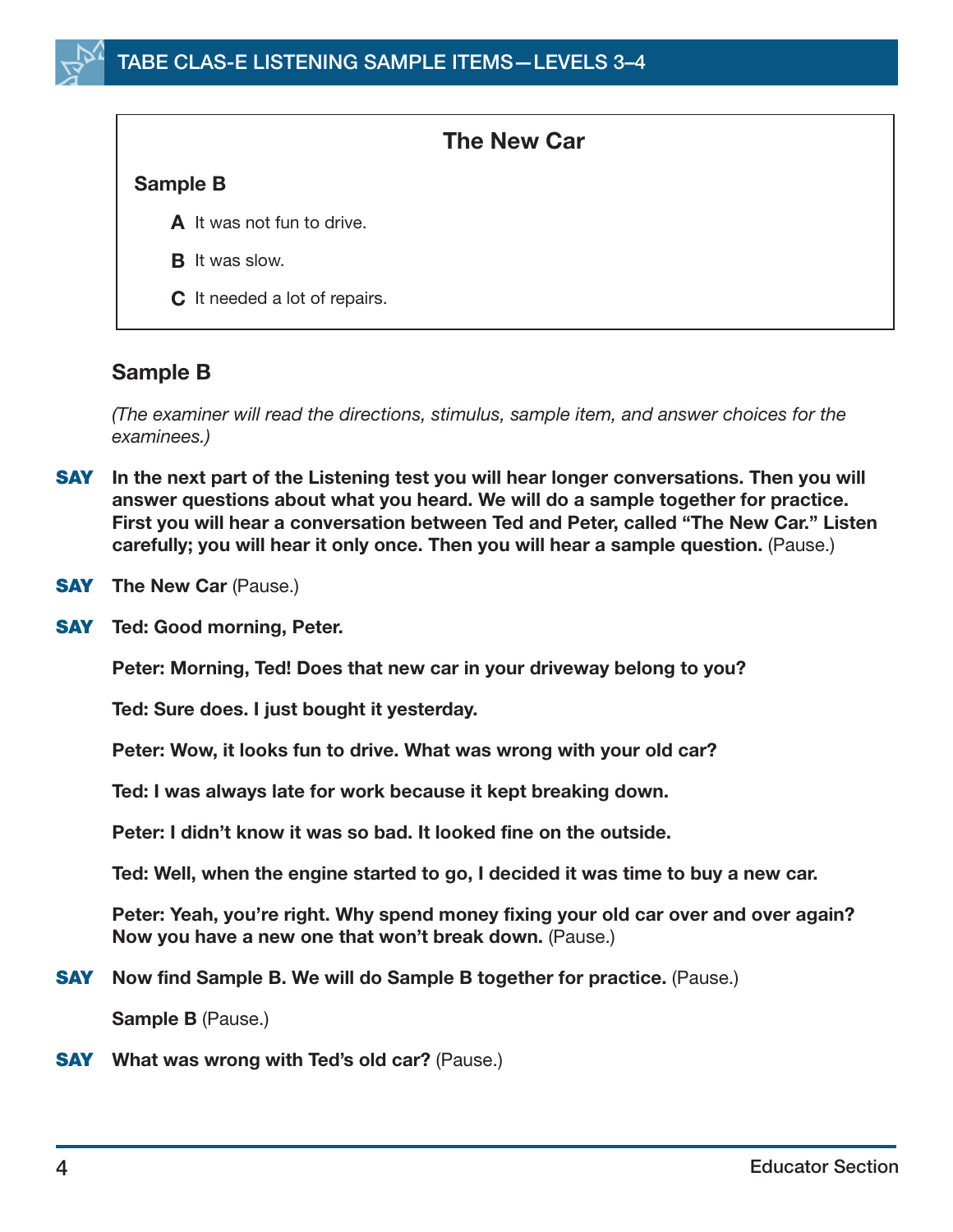

**It was slow.**

**It needed a lot of repairs.** (Pause.)

**SAY Mark your answer.**

(Give the examinees time to do Sample B.)

- **SAY If you circled the letter next to "It needed a lot of repairs," your answer is correct. If that was not the answer you chose, change your answer now.** (Pause.)
- **SAY** Are there any questions? (Pause.)